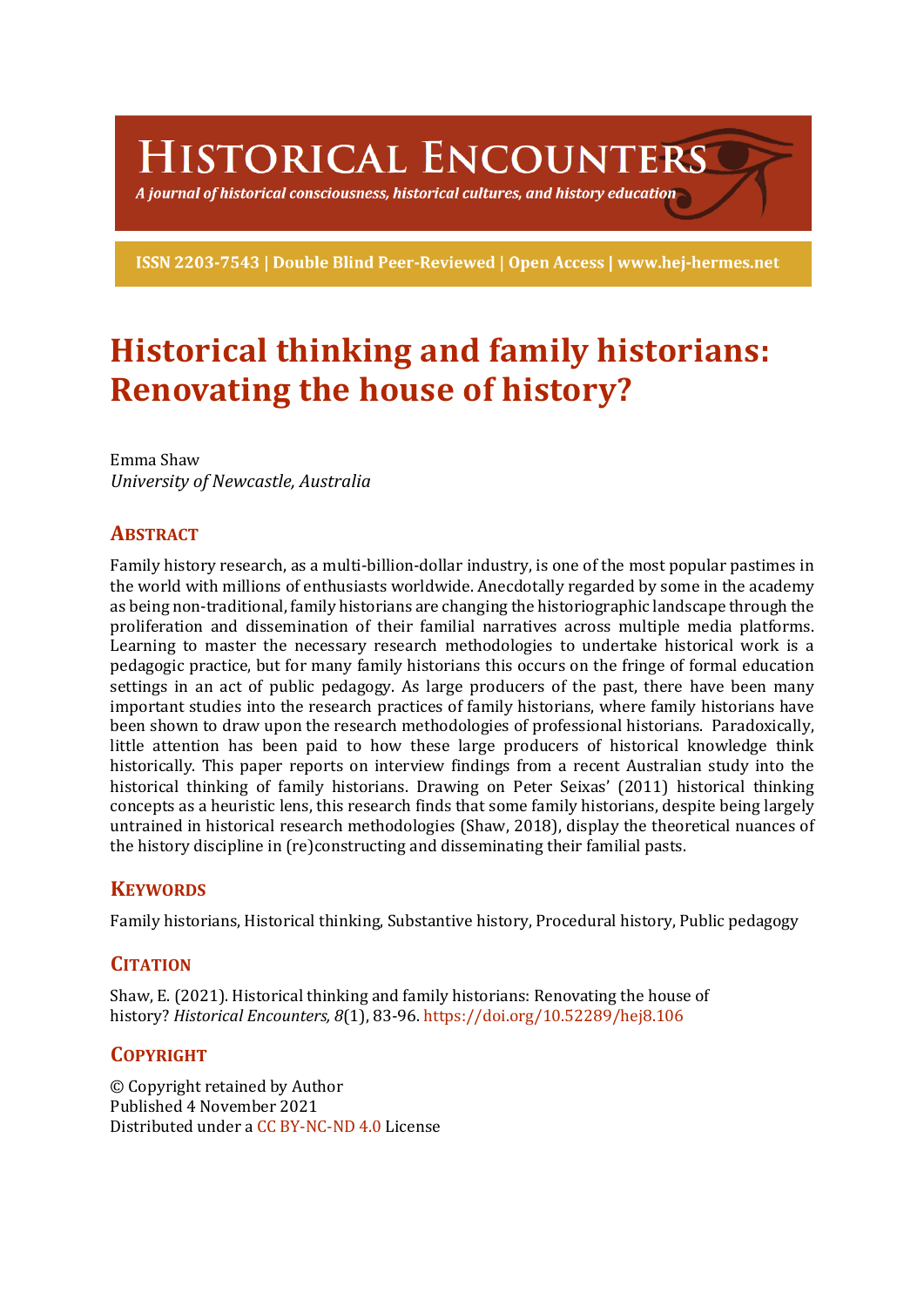## **The proliferation of micro and family histories**

*Metaphorically, history in the broadest sense might be thought of as a house with many rooms. Different groups* inhabit the various quarters, including local and community historians, genealogists, specialist museum practitioners, makers of historical films and public historians. Some of these people inhabit more than one room while many make occasional visits to other parts of the house. And all of the rooms have *internal divisions. Some residents, however - notably academic historians - see themselves as occupying the principal room. Indeed many from the academy insist they are in possession of the house. But several of the residents are a little restless...* (Ashton & Hamilton, 2010, p. 8)

The shift from grand to micro history has been visible within history scholarship for many years, and recent historiographic trends suggest that some historians are "less interested in the great dramas of power that held the attention of earlier generations than in small evocative details that illuminate ordinary lives and common experience" (Phillips, 2004, p. 99). Micro history, or history *from below*, is the democratisation of historical interest "to include groups other than the historical elites" (Wilson, 2005, p. 85). It allows for an intensive investigation of historical "cases, persons and circumstances [providing] a completely different picture of the past from the investigations about nations, states, or social groupings" (Magnússon &Szijártó, 2013, p. 5) and considers the explorations of communities, families, or individual persons. Concerned with marginalised voices and the "finely textured details of everyday life" (Paul, 2018, p. 64), micro historical narratives present a perspective of the past that would not be possible within the confines of the grand narrative (Magnússon, 2017).

More recently, micro historical narratives have experienced a historiographic surge in accessibility, popularity and consumer interest (Torpey, 2004; Cannadine, 2004; Ashton & Hamilton, 2010; Marselis, 2008; de Groot, 2009; Kramer, 2011b). Arguably, this historiographic surge can be attributed to the proliferation of history within popular culture and public spaces, in addition to the increasing democratisation of historical records. Access to archival information has been buoyed by technological advances (de Groot, 2015) which is shifting the historical landscape as "the past is consumed on a grand scale" (Clark, 2016, p. 1). As Meg Foster (2014) notes, these technological advances "means that history is reaching and interacting with the public like never before"  $(p. 8)$ . Consequentially, this has resulted in the non-academic, the non-trained, and the amateur to engage with history in unprecedented ways. To borrow Ashton and Hamilton's (2010) words, many individuals are "doing history for themselves" (p. 7), and nowhere is this more visible than within the family history industry.

Family history research is one of the most popular pastimes in the world and was declared an "epidemic" (Ashton & Hamilton, 2010, p. 29) more than a decade ago with no signs of abating. Touted as the second-most accessed website genre worldwide (Basu, 2007; Barnwell, 2019), the billion-dollar family history industry is a lucrative enterprise for large genealogical companies as millions of individuals seek to explore and recreate their ancestral pasts. Tanya Evans and Anna Clark  $(2017)$  describe the popularity of family history as a "historical paradox" emphasising that "the search into local and familial pasts is a decidedly international practice" (p. 167).

Another paradox surrounding family history research is that it is predominantly self-taught (Shaw, 2018). Learning to do family history research is a pedagogic enterprise whereby historical research skills are learned and mastered, but these skills are rarely learned and mastered within traditional education domains such as schools or universities. Indeed, this study found that 72% of individuals surveyed  $(n=1406)$  were initially self-taught through a process of trial and error. This underscores family history as an act of public pedagogy, where learning occurs across diverse sites such as homes, libraries, archives, and repositories using an array of different modalities, as history research methodologies are developed and honed mostly without the guidance of formal educators. Of significance, this research finds that more than sixty per cent of family historians surveyed (n=1406) intended to publish their personal family research findings for public consumption across multiple media platforms. Many already had (Shaw, 2018). This has obvious ramifications for the broader house of history, for it must be asked: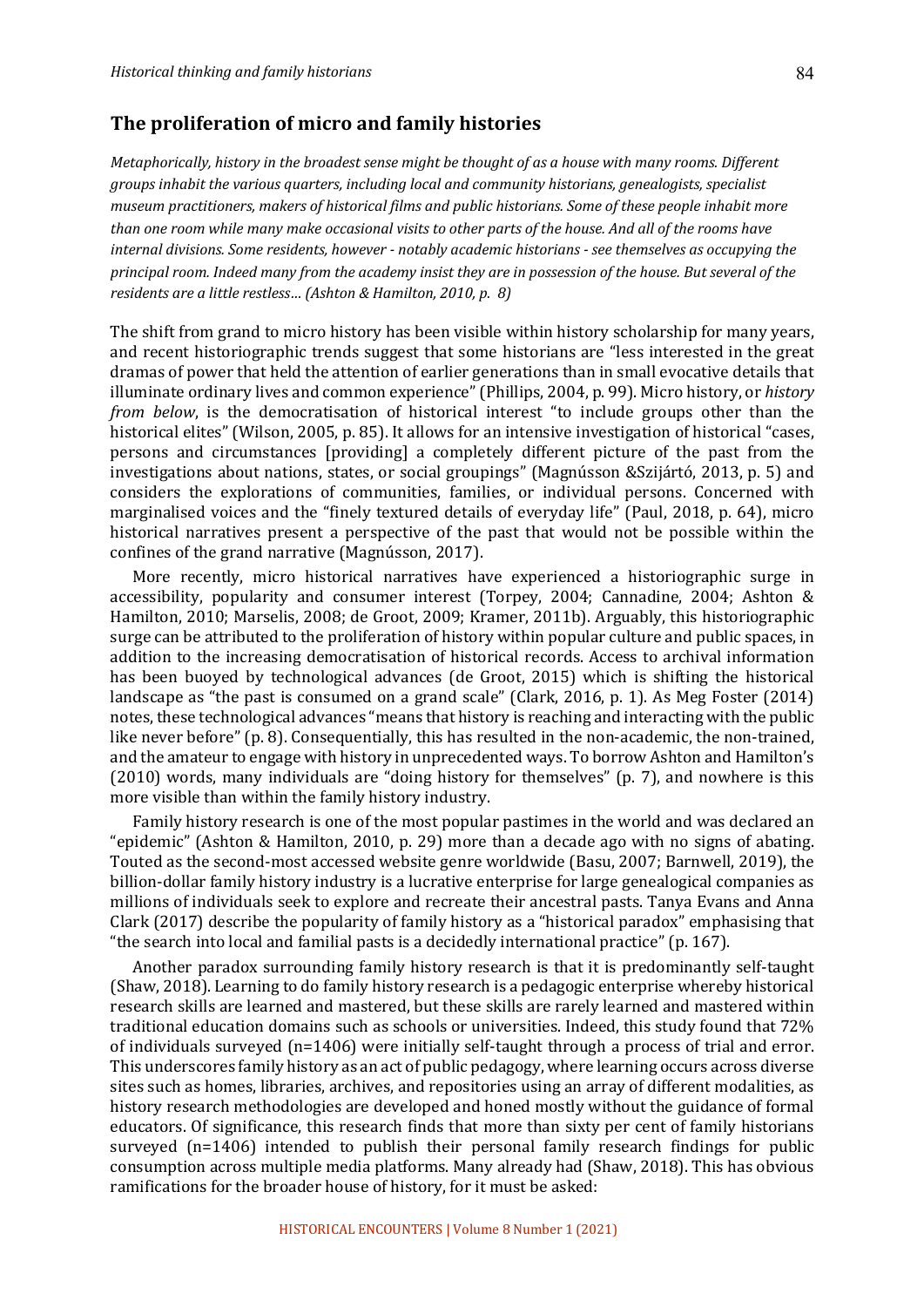- 1. Do people consuming, repackaging, and producing the past think historically?
- 2. And what does this mean for history as a discipline?

This paper responds to these research questions and reports on findings of a recent Australian study into the historical thinking of family historians. It provides a significant contribution to the established international conversation around historical thinking and historical understanding. While much of this conversation borders the development of this in school students (see, in particular, Barton, 1996; Lee, 1983, 2004, 2005; Lee & Ashby, 2000, 2001; Levesque, 2005, 2008; Seixas, 2011; Seixas & Peck, 2004; Wineburg, 2001, 2005), there has been little attention paid to how adults, engaged in historical research and producing history in public spaces, think historically. 

## **Disciplinary practices and historical understandings**

In history education, to think historically can be understood as a fusion of both an ability to understand and identify how historical knowledge has been constructed, and the capacity to contextualise historical events, people and facts (Lévesque, 2008). Peter Lee (1983), in his seminal work, proposed an effective way in which disciplinary history can be conceptualised by outlining two interdependent types of historical knowledge: substantive history and procedural history. Substantive history refers to what he has labelled first-order historical concepts: historical data, places, events, and persons. Such concepts "are part of the substance or 'content' of history" (Lee & Shemilt, 2003, p. 14), effectively, the doing of history. There have been many important studies into the substantive research practices of family historians (Duff & Johnson, 2003; Lambert, 2002, 2006; Nash, 2002; Yakel, 2004; Kramer, 2011a; Darby & Clough, 2013), in which most family historians were found to be "records experts, and knowledgeable about the time periods and geographic areas of their study" (Duff & Johnson, 2003, p. 94). Yet to understand the history discipline as a whole, Lee (1983) stressed the importance of drawing on procedural history, or second-order historical concepts, in conjunction with substantive history when undertaking historical inquiry. As a point of difference to other studies in this field, the purpose of this research is to identify if family historians utilise second-order historical concepts in their research practices. 

According to Lee and Shemilt (2003), second-order concepts "give shape to the discipline of history…they are higher-order organizing concepts that guide historian's work on the substance of history" (p.14). It is the second-order concepts that drive the construction of historical interpretations, and Lee (2006) has argued that "the main objective of historical thinking is to enable the individual to make meta-historical analyses of historical narratives" (p. 135). As such, a familiarity with these meta-historical or procedural concepts allows consumers and reconstructors of history, such as family historians,

> to understand the nature of historical accounts, the distinction between the past and history, the use of evidence, and the relationship between objectivity, interpretation and criteria to determine the validity of historical interpretations. (Gosselin, 2012, p. 32)

Indeed, procedural concepts are "central to the discipline of history itself" as they support and structure our ideas about "the nature and status of *historical accounts, evidence, understanding* and *explanation, time* and *change* frame the way in which we make sense of the past" (Lee, 2004, p. 131, emphasis in original). In his important work on historical thinking in school students, Canadian history education scholar Peter Seixas (2006) emphasised that second-order concepts "underlie all of our attempts at coming to terms with the past and its implications for decisions in the present" (p. 19). Represented as primary source evidence, historical significance, continuity and change, cause and consequence, historical perspective, and the ethical dimension, these second-order concepts were drawn upon as the analytic frame of this research to identify the historical thinking of the family historians studied.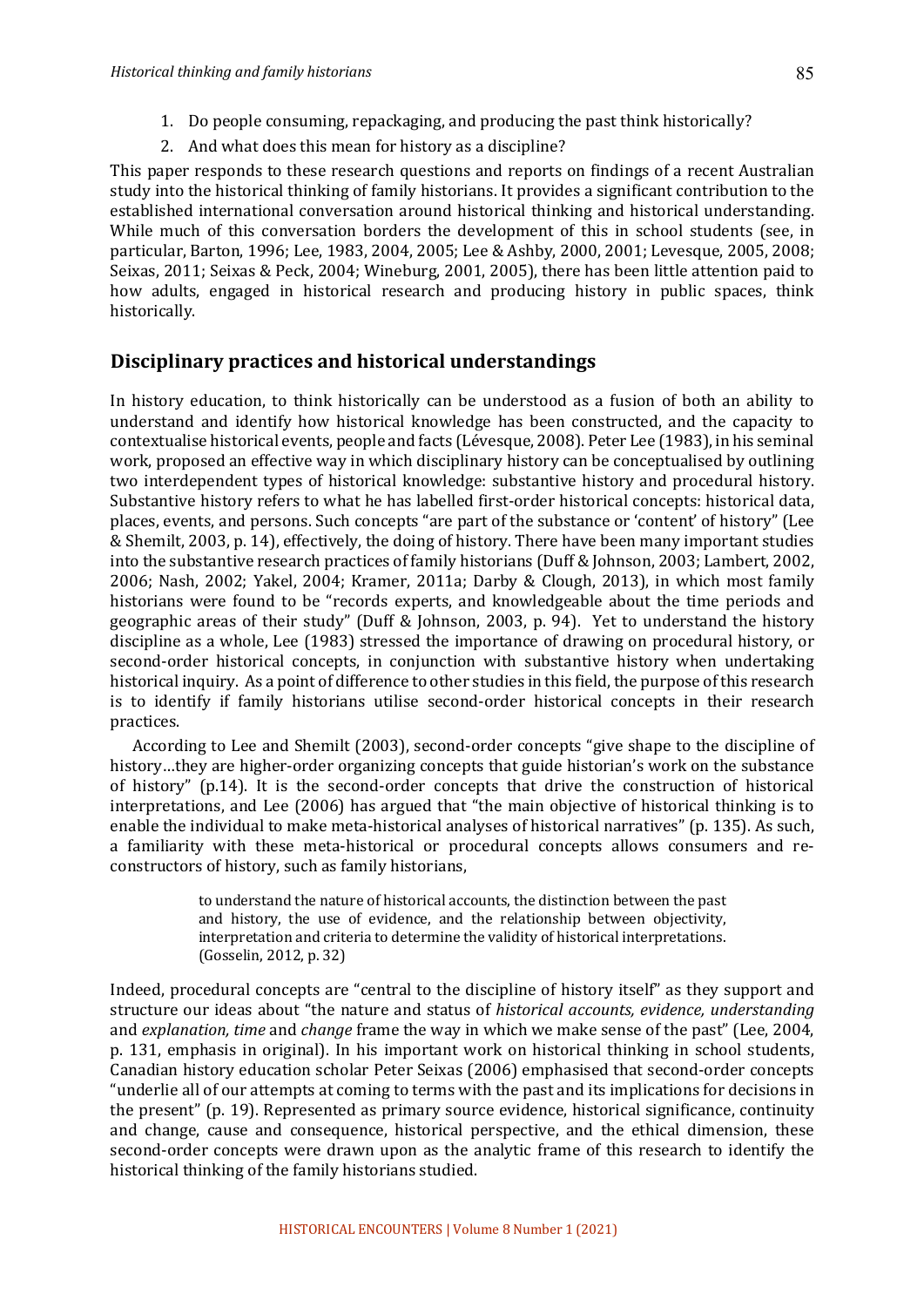# **Research purpose and design**

As a neglected area of scholarly investigation, the purpose of this research was to identify evidence of historical thinking in the sample population, and to provide baseline data about the historical thinking of family historians. To do this, Peter Sexias' (2011) historical thinking concepts were used as a heuristic to aid the interpretation of how these family historians, predominantly formally un-trained in historical research methodologies, demonstrated understanding of the cognitive nuances of the history discipline.

This study utilised a tri-phase research design. Recruitment of the sample population for the research was via four Facebook groups, and an email invitation to 280 family and local history societies in Australia. Initial data were collected from a large-scale survey (n=1406) which provided insights into the demographics, research practices, motivations, and historical activities of practicing family historians. The second phase of the study was 11 semi-structured interviews with volunteers recruited from the survey, which form the focus of this paper. As a large number of survey respondents indicated a willingness to be interviewed  $(n=941)$ , it was decided that the selection of interview participants be purposive and representative of the demographic data collected in the survey (see Table 1). Of these 11 participants, eight were women, and three were men, which represented the gender disparity of the survey (76% to 24% respectively). The participants were highly educated, spent a varied amount of time on their family history research, and most belonged to a historical society, which also replicated the demographic data of the survey. Many had not studied history in formal contexts except high school (a temporal lapse of nearly forty years for many), and importantly, more than half indicated an intent to publish their research findings for popular consumption  $(61%)$ . These last two criteria were especially considered, as they underscored some of the complexities of this research. Most interviewees had not been formally trained in historical research methodologies but were actively involved in (re)producing the past for public consumption. The only factor which was not closely representative of the demographic data collected in the survey was the age of the interviewees. Here, the average age is 59, where in the survey it was 54. The third phase of the study was the development of three case studies which analysed the published family histories of the interview participants. Table one below is a tabulated demographic overview of the interview participants.

| Name*<br>pseudony<br>m | Gender | Age | <b>Highest level of</b><br>education | <b>Contexts</b><br>history has<br>been<br>studied | Year<br>research<br>was<br>commenced | <b>Hours</b> per<br>week? | <b>Historica</b><br>l society? | Publish or<br>distribute? |
|------------------------|--------|-----|--------------------------------------|---------------------------------------------------|--------------------------------------|---------------------------|--------------------------------|---------------------------|
| Jane                   | female | 41  | Postgraduate<br>coursework           | -school<br>-university                            | 2000                                 | 20                        | yes                            | yes                       |
| George                 | male   | 74  | Postgraduate<br>coursework           | -never<br>studied                                 | $1970s + 2002$                       | $30+$                     | yes                            | yes                       |
| <b>Claire</b>          | female | 69  | Postgraduate<br>coursework           | -school                                           | 1984                                 | $20+$                     | yes                            | yes                       |
| <b>Sue</b>             | female | 44  | <b>Bachelor</b> degree               | -school                                           | 2011                                 | 6                         | yes                            | no                        |
| <b>Matthew</b>         | male   | 76  | <b>TAFE</b> certificate              | -school                                           | 2000                                 | 5                         | yes                            | yes                       |
| Wendy                  | female | 68  | Postgraduate<br>coursework           | -school<br>-university                            | 2001                                 | $10+$                     | yes                            | yes                       |
| <b>Dianne</b>          | female | 61  | Postgraduate<br>coursework           | -school<br>-university                            | 1990                                 | 30                        | no                             | no                        |
| Lucy                   | female | 25  | Postgraduate<br>coursework           | -school                                           | 2005                                 | 5                         | no                             | no                        |
| <b>Margaret</b>        | female | 70  | Diploma/<br>certificate              | -school                                           | 2000                                 | $2 - 20$                  | yes                            | no                        |
| <b>Christine</b>       | female | 71  | PhD                                  | -school<br>-university                            | 1995                                 | $0 - 40 +$                | yes                            | yes                       |
| John                   | male   | 46  | <b>Bachelor</b> degree               | -school                                           | $1980s + 2013$                       | $1 - 40 +$                | yes                            | yes                       |

Table 1. Demographic data of interview participants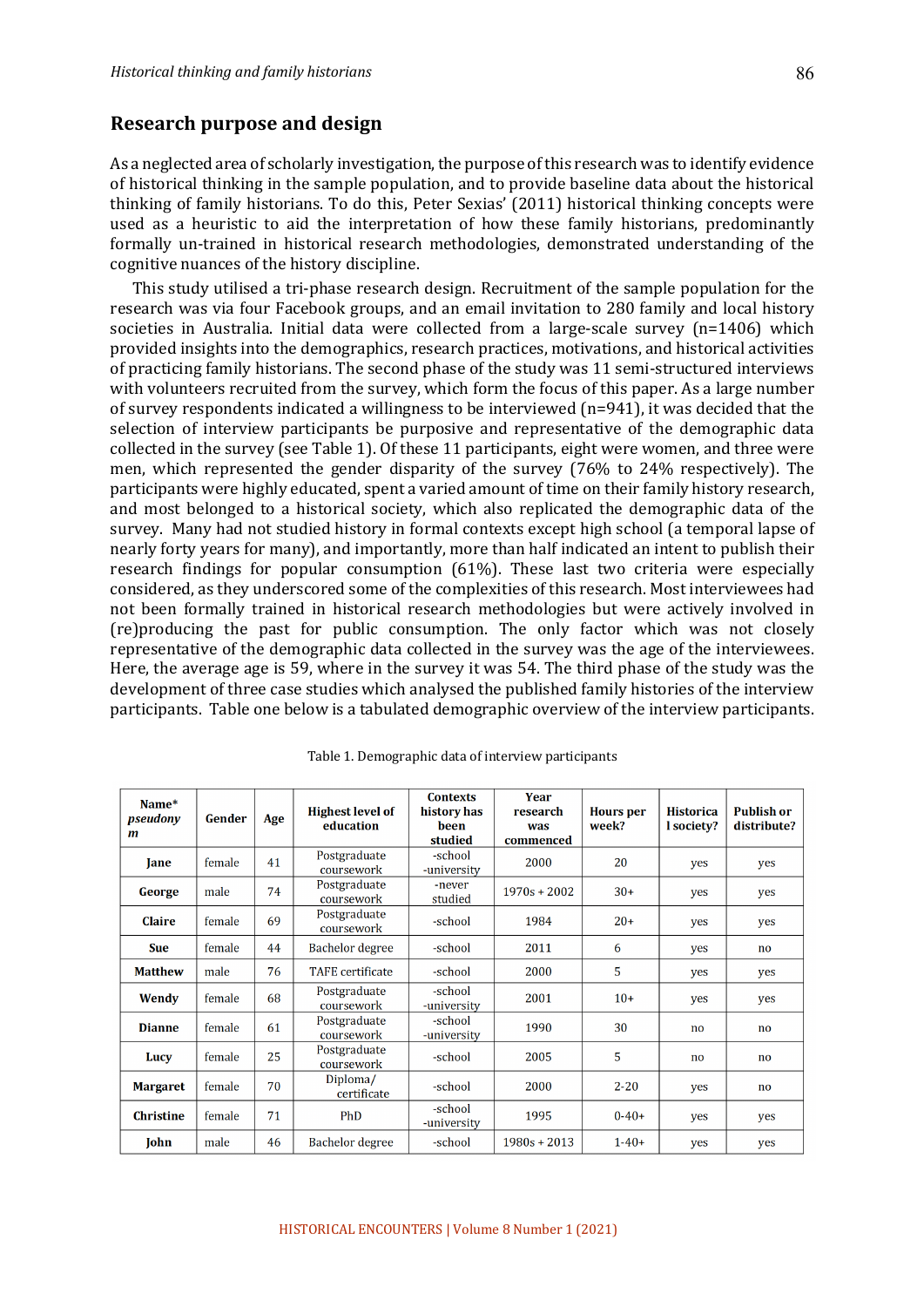The interviews were semi-structured and informal, and an interview protocol (Creswell, 2012; Creswell & Creswell, 2018) was developed so each interviewee could be asked similar questions. These were based on motivations for the undertaking of research, attestations of research methodologies and practices, and personal impact/s and understandings of the research. Other questions were spontaneous and reactive to the revelation/s of the participant. As such, a fusion of structured questions and the unstructured narratives disclosed by the participant propelled the interview process (Creswell, 2012; Creswell & Creswell, 2018).

The coding mechanisms followed those suggested by Creswell and Creswell (2018). The interview data were transcribed, and each was initially read individually. Evidence of each historical thinking concept (Seixas, 2011) was noted, and then the evidence from all participants were then collated into separate word documents, one for each of the concepts. The interviews were coded thematically against the broad description of each historical thinking concept, and alignment to individual guideposts (Seixas & Morton, 2013) were noted where applicable.

#### **Findings and discussion**

#### *Primary source evidence*

Engaging with historical evidence as a procedural concept speaks to the location, selection, interpretation, and contextualisation of primary sources. As Seixas (2006) explains, "reading a source for *evidence* demands different strategies than reading a source for *information*" (p. 5), and as Barton (2005) reminds us, multiple sources must be consulted in any pursuit of historical knowledge. The interview data revealed a strong emphasis on primary source evidence, as each individual spoke of the importance of source verification and corroboration to substantiate their findings. When asked if they confirmed the accuracy of the sources they use, Jane spoke of initialising source verification with the development of a source profile. She stated that,

> you've got to look at when was it generated, who generated it, were there any agendas, are you looking at an original or a transcription, all those sorts of things, you've got to look at the context of how the document was created, why it was created, all that sort of stuff.

Others spoke of "the sort of triangulation idea that if you've got two sources which are fairly reputable, then that's the way you can generate some kind of confidence you've got the right answer" (George). Claire too spoke of triangulation as she explained that she tries "to build up a picture of the person's life and see how it fits together…and usually you can find where the discrepancy is". Matthew spoke of "cross-referencing" and argued that "even if you get a certificate from registries, there can be mistakes. You can find those by cross-referencing other things to confirm that the information that you've got, is in fact correct. In a lot of cases, this is just to make sure your records are as accurate as possible."

All interviewees emphasised the need for numerous sources in the substantiation of evidence, and all spoke of the need to verify the sources they used. This formed a large component of their epistemological beliefs about primary evidence, and as Jane claimed, "it actually hurts my soul a little bit when I read unreferenced stuff". Matthew argued that,

> it is important to not only double check this stuff, but also record exactly where you get the information from so that if somebody challenges you in the future, you can go back and say, 'no, no, that information's not right, this is the information I've got, and this is where I came from'.

All interview participants revealed flexibility in locating the sources they used, and as Jane rather strongly claimed, "there's a lot of experiential knowledge probably more than academic training for a lot of family historians". Whilst she admitted there is "not a lot of structure around record finding...not that sort of journal focus or that publication focus you get in professional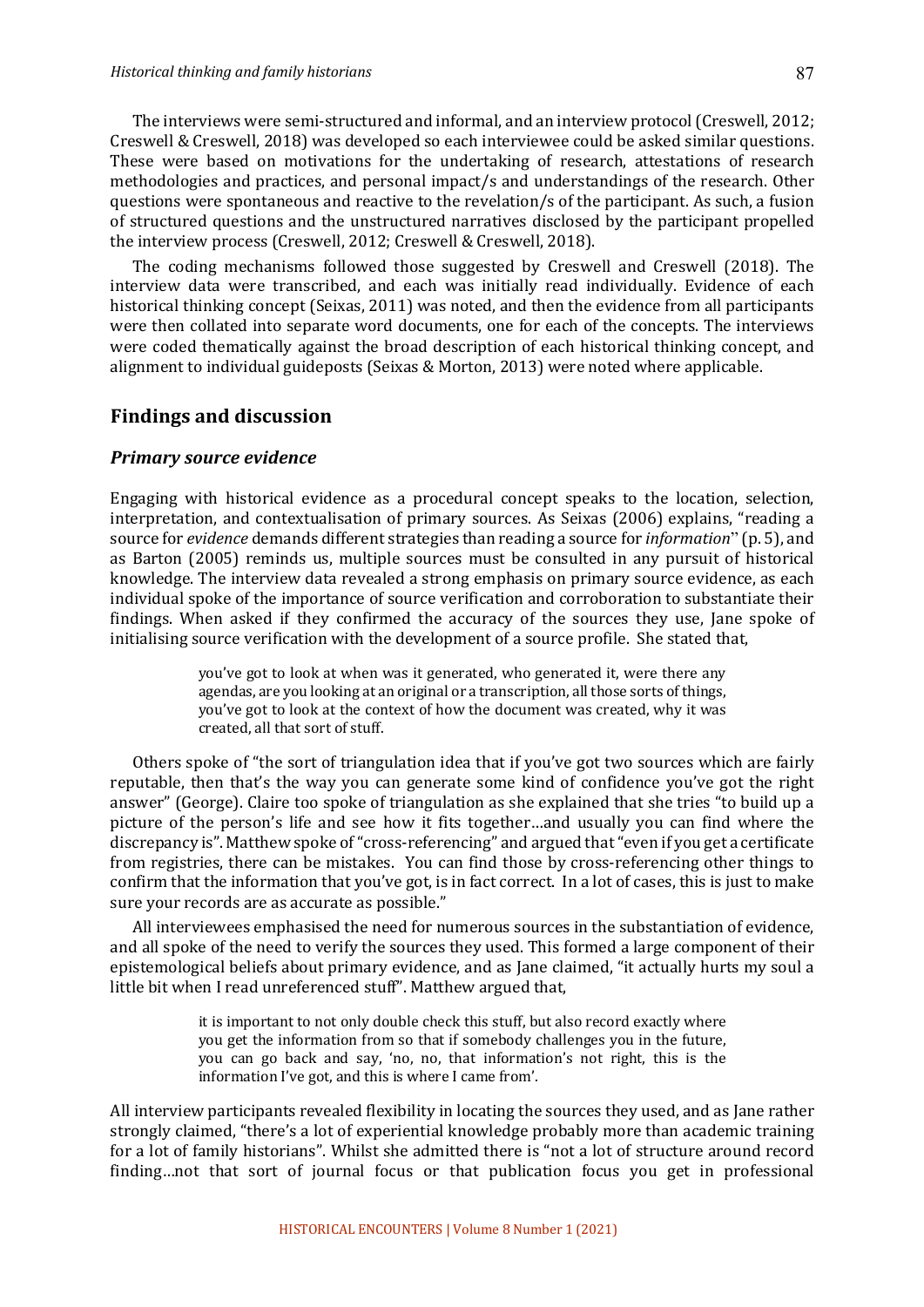historiography," all interviewees nonetheless revealed they used a multitude of sources in their research practices.

## *Historical significance*

Historical significance can be viewed as a "relationship between the events and people of the past, but also those events and people to us, in the present, who are doing the historical thinking" (Seixas & Peck, 2004, p. 111). It is recognised if an event, person, or development resulted in change and was consequential for many people over a long period of time. Historical significance is constructed, in that is has "to occupy a meaningful place in a narrative" (Seixas & Morton, 2013, p. 12), and it varies over time and between groups. Interestingly, historical significance was the most complexly manifested in the data, which was often more abstract and speculative than has been defined here. It was much more intrinsic and personalised in the family history context, and often blurred the lines between what can be considered an historically significant event and what was deemed significant by the interviewee.

Unsurprisingly, any reference to historical significance was strongly connected to microhistorical narratives. For example, Jane explained that "the guy that designed the Sydney Harbour Bridge was important, but it wouldn't have happened of it wasn't for the riggers and the riveters and the various people that actually put the bloody thing together." For Dianne, her family history research led to an understanding of significant historical events as she explained that she did not,

> have a full comprehension of how the convicts system works. So I do copious amounts of reading on NSW and The Convict Ships. Like it's all very well to say that someone received a ticket of leave but the rules changed in those years, and you have to work out now where does this slot in in the historical advancement or changing of the rules and regulations.

Christine, however, had a slightly different perspective. She sought to amplify social history with her familial narrative as she claimed that she "thought, really, this is more than one family, this should be made available to everybody because it's part of our social history." George, too, shared this view as he explained that "the more I found out about the [name] family, the more I realised that within the history of South Australia, he was virtually unknown, and I thought, hang on, he needs to be known." In this respect, both Christine and George bestowed significance on their familial histories as important contributions to social history more broadly.

Diverting from historical significance as it has been defined, many of the participants spoke of the significance of family history research itself. Sue argued that through family history research, significance is returned to "things that are normally lost." She continued by explaining that through the personalisation of historical events permitted through family history research, connection to, and meaning of, wider historical events ensued. She stated:

> So, I think as a student at school or if I'd have had some personal interaction or response to the history I was learning...like World War One, if I knew my great uncle was there...I'd learn so much more about World War One history than just sitting there reading it out of a textbook or listening to the teacher. You've got to make it personal.

While Sue's explanation of the significance of family history research does not strictly align to Seixas' (2011) description, it is clear that for Sue, this respective and intimate familial connection did occupy "a meaningful place in a narrative" (Seixas & Morton, 2013, p. 12), in this instance a World War. Indeed, for many interviewees, the significance of their family history research was larger than the family itself as they sought to contextualise their findings within the wider historical landscape. As George explained, "to find information and to have material which actually supports the notion of the family itself, and its place in society" was the significance of his research, and Wendy, describing her written publications for her local historical society, told that "I've been able to use family history to fill in a few of those blanks."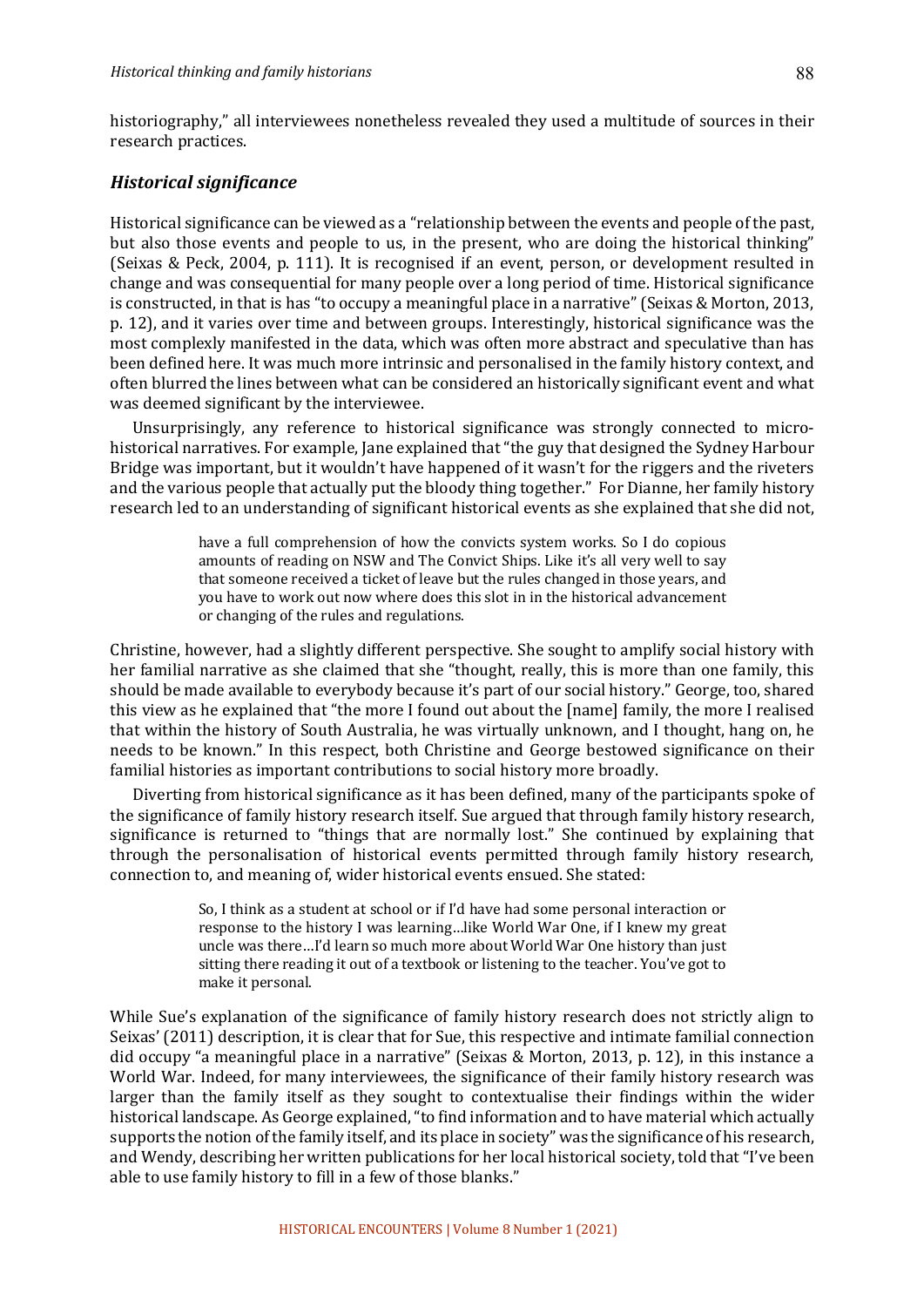#### *Cause and consequence*

Seixas and Morton (2013), when writing of cause and consequence, ask: "Why do events happen, and what are their impacts?" (p. 102). When defining the concept of cause and consequence, historian Richard Evans (1997) explains that,

> it is obvious what a cause is; we can have necessary causes (if A had not happened, then B could not have happened) and sufficient causes (A was happening enough to make B happen). Within the first category at least we can have a hierarchy of causes, absolute causes (if A had not happened, then B could definitely not have happened) and relative causes (if A had not happened then B probably could not have happened). (p. 157)

Naturally, any change is multifaceted and driven by a diverse range of consequences that "create" a complex web of interrelated short-term and long-term causes and consequences" (Seixas & Morton, 2013, p. 102). In this research, the concept of cause and consequence was well understood by the interviewees. They recognised the causes and consequences of events in the past, and many made reference to the consequences of their family history research in the present. Many participants spoke of the importance of context, that is, they sought to comprehend the impact/s of past events within their historical time-period. This is exemplified by Jane who said "then there was this cluster of deaths, so okay, was there some sort of disease outbreak? So trying to put it in context of not just they died, but why did they die?" Claire also revealed an understanding of cause and consequence as she explored migratory push-pull factors ("like in Germany, why did they leave Germany? They left because the conditions were very poor in that particular time"). Here, they communicated an understanding that certain events of significance in the past had repercussions which would ripple through subsequent generations.

For some participants, the act of family history research has consequentially changed them in some way. Dianne told of her altered outlook on life claiming: "I look at things differently now", and Christine explained "It's really opened my eyes, it's actually changed my view of myself as an Australian." For Wendy, her knowledge and understanding of historical accounts was altered, as she explained, "broadening my knowledge would be the one thing, as far as history goes, you know, general history, Australian history...it's taken me from a narrow view of history to a much broader view of history, and looking at individual stories."

For some, their family history research in the present led to an understanding of historical events and the motivations of historical actors in the past. As Margaret explained,

> There's certain little traits that come through. Stories that have come down where there's been hardness and hurt and not talking about it. It makes sense then as to why, what that pain was and why that pain was. Why those secrets, why the closed door, why that wasn't spoken about.

Here Margaret refers to uncovering familial silences and a realisation of knowing the cause of traumatic events in the past, and why they may have been concealed, resulted in the consequence of understanding in the present. For all participants, by understanding and contextualising the causes and consequences of events in the past, they were able to articulate the consequences of family history research in the present.

#### *Historical perspective*

Historical perspective is drawing inferences about the thoughts and actions of the people in the past. It acknowledges that they lived in different circumstances, interpreted the world through a different ideological lens, and that they had diverse experiences to people in the present. As such, the concept of historical perspective demands contextualisation, as this is the most effective manner in which historical actors can be understood (Seixas & Morton, 2013). Also present here is the notion of historical empathy (Ashby & Lee, 1987), in which individuals attempt to see and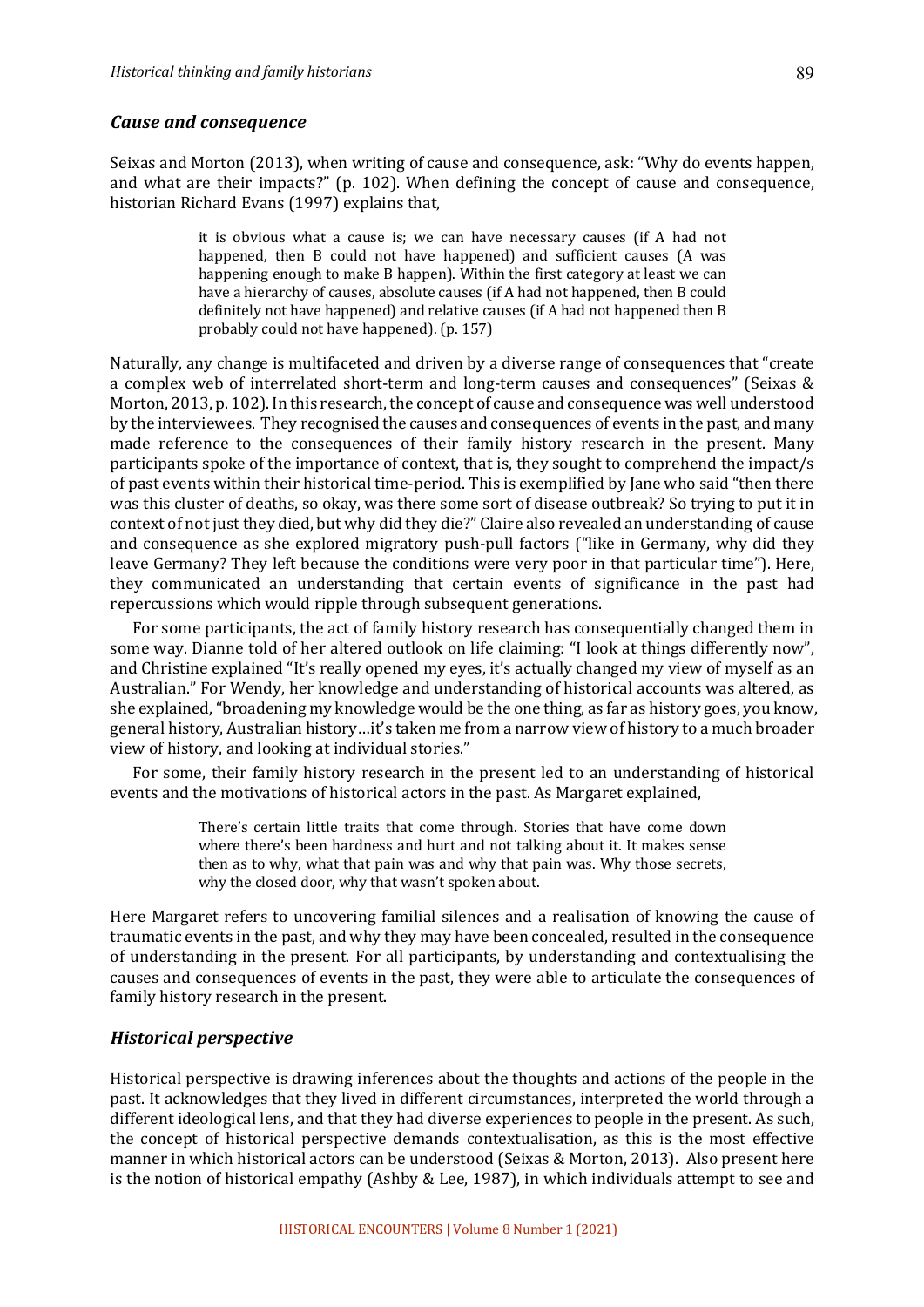understand the actions and motivations of people in the past, and Seixas and Peck (2004) warn that this must be supported with evidence. Devoid of evidence, historical empathy is unattainable, and presentism, in which current beliefs and values are fused to the actions and motivations of the people of the past, is likely to occur (Seixas & Peck, 2004; Seixas & Morton, 2013). Claiming historical empathy "lies at the core of historical inquiry" (Foster, 2001, p. 175), Yilmaz (2007) defines historical empathy as "the ability to see and judge the past in its own terms by trying to understand the mentality, frames of reference, beliefs, values, intentions, and actions of historical agents using a variety of historical evidence" (p. 331).

The concept of historical perspective was manifest in all participant interviews, and its representations were complex. Some participants revealed historical perspective as the necessary acquisition of historical knowledge and stressed the importance of context. As Jane explained, "You have to put them in the context of the bigger picture of the society in which they were living, and then obviously you need to have that broader historical knowledge." Margaret agreed, and said that "we've tried to put what's happened to the family in the context of the history that we know it. Australia's history." Dianne argued that "it means nothing without the context," and Claire agreed, stating that "you've gotta look at them in context, and you've gotta look at the bigger picture." Personal context was also important here and revealed how the past impacted directly on the participant as a result of their gaining an historical perspective. This was typified by Margaret who claimed "I think I've always had a strong sense of who I am. Because of knowing that history. The family history, it's given me an idea of placement in history. Like, my family's placement in history."

Historical perspective and context were further used as a means of explanation. In particular, the context of past events assisted in providing a perspective in the present of why ancestors behaved the way they did. Lucy revealed "...he was from a very poor Irish family and he used to walk to school barefoot and so it sort of gives you an impression of why he might have become a hardened person, because of his upbringing and the way he was treated." To Lucy, understanding the perspectives of the people of the past, helped to make sense of and explain their actions in both the past and the present. Claire and Margaret also contextualised the information they had uncovered to help explain the actions and motivations of their ancestors. As Claire explained, "I try to make sense of, for example, if they moved house, why did they move house? What were the motivations? What was the climate of the times in terms of the politics and financial situation, and so on and so on." Margaret agreed, and said, "so it's by knowing that, you know what was happening to your ancestors and why they move, and why they had to move. And why they were doing the things that they were doing. To make sense of their story".

This, then, speaks to historical perspective as a means for understanding the people of the past. Sue said that "I try to understand what their life was like. I try to find people that have got photographs of them or if not the copy of their signature, all that sort of, just little things." This illuminates the importance of micro-biographical details such as photographs in family history research, as it is through the combination of such details that a perception of the individual of the past is revealed. Margaret too took this view, but further explained that "I think, I guess it's like, it teaches you to walk in their shoes... you have a deeper appreciation of what people have gone through." Continuing, she underscored social class stratifications within Australian convict history as she explained,

> When the convicts came out, it was very rare, and even a lot of the certificates of their children, they wouldn't put their own father's or mother's names on the birth certificates, or marriages that they did themselves. Because of their convict past, they were hiding it. Look at the conditions people were living in. Look at what was actually happening, even politically. How people just really didn't have a voice. They were just, you know, they just belonged to people, even if they thought they were free, they still belonged to people in some way.

Margaret's example of historical perspective here is sophisticated in its understanding. She demonstrated knowledge of historical accounts and understood how some historical actors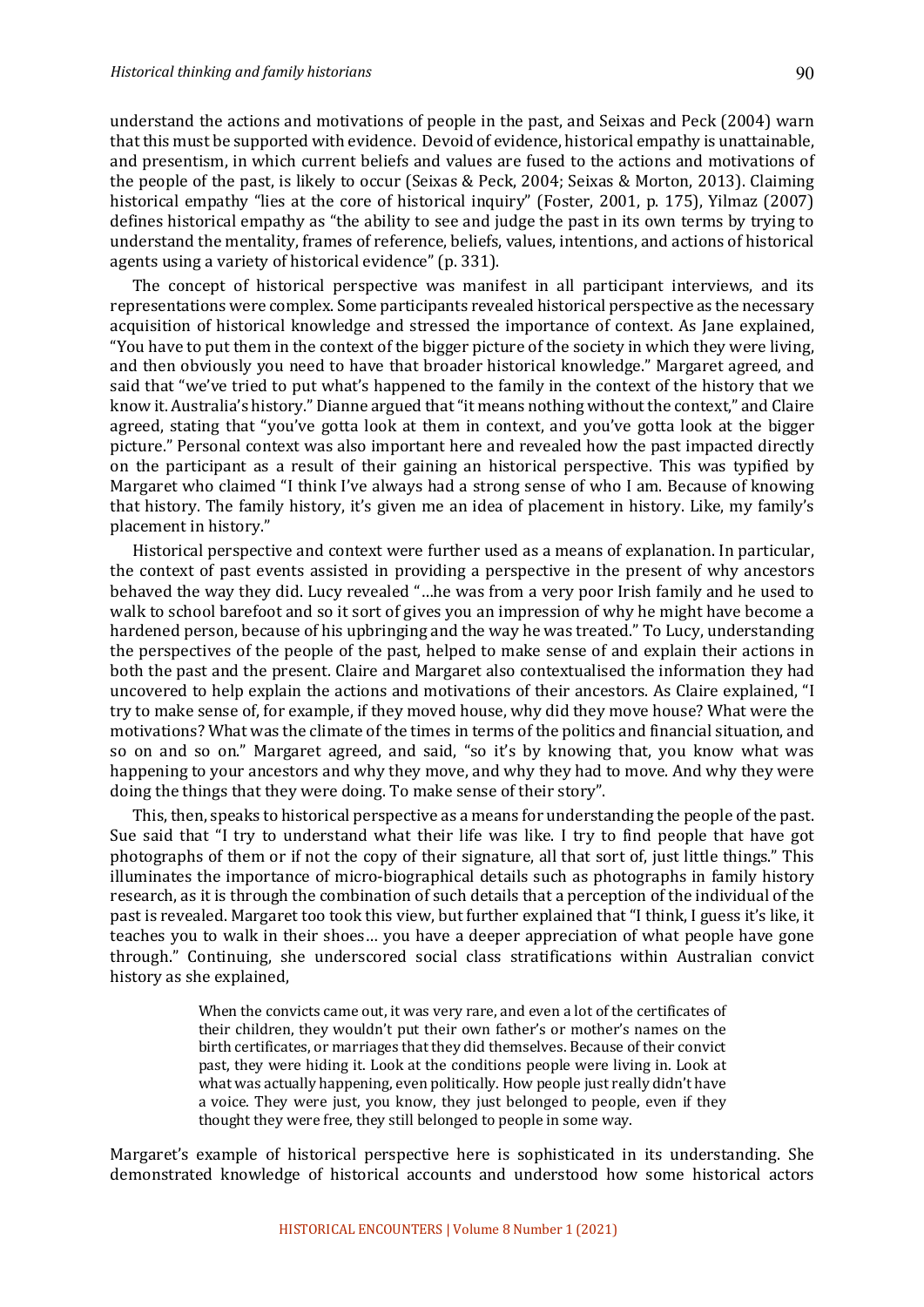reacted to their circumstances. In this quote, she articulates an awareness of the "convict stain" (see, in particular, Lambert, 2006, p. 115), and an understanding of the restrictions in the lives of the people of the past.

Continuing the complexities of how historical perspective was represented in the data was how the participants viewed the past itself. It is important to note that three of the participants attempted to repudiate contentious historical events of the past through their present-day perspectives, thus illuminating a sense of historical distance. It is significant that all examples of this historical distancing concerned the colonisation/invasion of Australia and expressed a rejection of established historical discourses of dispossession, class structures, and racism. This is typified by Christine who distanced her ancestor (and thus herself) from an act of dispossession by rationalising:

> And in terms of my great-grandfather's cattle property, that was a squatter's property that was subdivided and then people bought it from the government. So he wasn't involved in actually taking over, somebody had already. And there are records of him being quite generous to Aboriginal people. So I don't think that's an issue that I've had to face in nastiness in that side of things.

## *Continuity and change*

Vella  $(2011)$  believes that to understand the concept of continuity and change, the notion of change must be understood "as a process rather than an event"  $(p. 16)$ . Seixas and Morton  $(2013)$ agree and explain that, "turning points are moments when the process of change shifts in direction or pace" (p.74). Seixas and Peck (2004) argue that personal exposure to historical change is relevant to the understanding of the concept, as is one's historical time-period. Drawing on the notion of progress and decline, Seixas and Morton (2013) explain that "progress for one people may be decline for another" (p. 74) and argue that grouping events or developments into distinct historical periods can assist in understanding the complexities of the concept.

The participants' understanding of continuity and change was strong especially with regard to shifting historiographic discourses and historical representations more broadly. As Jane explained, "it's not so much that the history's changed, it's the way people *look* at the history that's changed". Lucy too spoke of historiographic discourse, but in a different way. She lamented the invisibility of women in older historical accounts claiming: "it does disappoint me when I can't find out anything about some of my female convicts, because they're as much of my history as the men". Speaking about public World War One memorials, Jane explained,

> When they were first being established in the first five to seven years after, say up until 1923, a lot of them weren't called war memorials, they were called soldiers memorials, and then you had this change to where they started to be called war memorials. And so I'm really interested in looking at that nexus of what prompted that change.

Participants also revealed evidence of continuity and change through their explanations of societal customs, tropes, and norms. John explained "a lot of bad things happened back then and you've got to realise that the values we have now, aren't the values that were around at the time". About marriage practices, Matthew said that "these days you don't bother to get married, you just have kids. Back in those days it was considered essential that you did marry your spouse, but a lot of them were so called premature babies, because they were born six months after the couple married." 

For some, change and continuity was evidenced using examples of an intrinsic nature. That is, all examples related directly to the participant's perception of the past and their personal research practices. Sue reported a change in how she has learned about history, claiming "at school I never liked history or anything, but...I've learnt more about history in the last four years than the forty before that." Christine, too, spoke of a change in how she understood the historical past, and explained,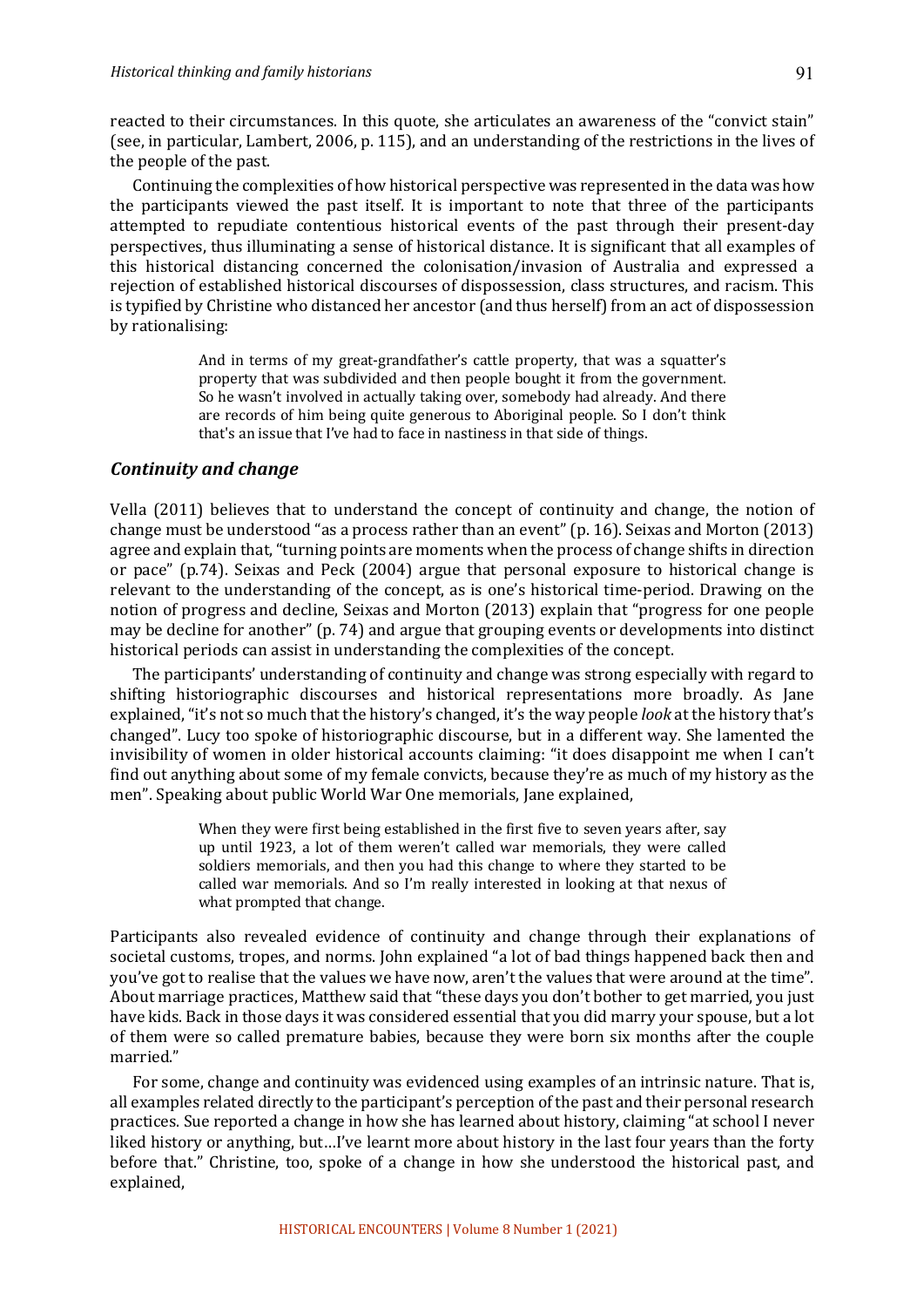I think the thing that's changed is my understanding of the value of history over time as I've watched things from different perspectives, and it's changed me, so I presume it changes other people, and certainly circumstances have changed; something that wasn't acceptable twenty years ago isn't anymore, possibly. Or something might become acceptable that wasn't before.

## *The ethical dimension*

Sometimes referred to as moral judgement, ethical judgement is "understanding historical actors" as agents who faced decisions, sometimes individually, sometimes collectively, which had ethical consequences" (Seixas & Peck, 2004, p.113). Stressing an empathetic necessity of understanding the "differences between our moral universe and theirs", Seixas and Peck (2004, p. 113) simultaneously acknowledge the imperative need to contextualise the actions and motivations of the people of the past as products of their historical time-period. Seixas and Morton (2013) warn of the importance of avoiding presentism, and that one must "be cautious about imposing contemporary standards of right and wrong on the past" (p. 184). As such, ethical judgement was well-represented in the data. All participants were asked if they had ever intentionally left anyone off their tree due to negative information, and all answered they had not. As Lucy explained,

> Never left anyone off my tree, no. You know, warts and all approach I think...I don't agree with excluding someone from your family tree because I disagree with them, because there's plenty of people in your life that you disagree with, even in day-to-day life. So I don't think that's a useful exercise because it's a selective view of your family history. Really, like silencing parts of the tree, I think.

Claire echoed this sentiment, as she said "I wouldn't leave anyone out. I don't think that's right" and Christine told that "I haven't found anybody who's committed a horrific murder or anything, and if I did I would put them on because it's part of the, well, part of the excitement of living in life and who you are and the turbulence of families and all that sort of thing." George also included everyone in his tree but admitted: "I have found no one that I really have not wished to put in." Here, ethical judgement of ancestors was absent due to a lack of negative ancestral information.

In instances where familial transgressions had been unearthed, some participants were flippant. Wendy was openly gleeful about ancestral misdeeds as she said, "the more deviant they are, the more interesting as far as I'm concerned." Lucy explained that she did not "get emotionally attached" to her ancestors, and Iane trivialised her convict ancestors' crimes ("they were all sort of 'stole a lace handkerchief' or stuff like that"). Dianne emphasised her convict ancestors' positive qualities as she revealed, "he got a ticket of leave before he stepped almost, when he stepped off the boat. I mean his petitions had Sir Joseph Banks as one of his, you know, signatories". In this respect, a dismissive reaction can be interpreted as purposeful distancing from insalubrious ancestral narratives. However, most were accepting and did not impose judgement on their ancestors. As Margaret explained,

> I think it's vitally important not to make any judgement...Because if you try to rewrite history, which I tell you a lot of people when they put up information on their tree in Ancestry, oh my goodness. I don't know why they want to guild their lily. Because it takes away from the person that they're telling lies about, you know, makes them inflated. You're taking away who the person actually was. You're not honouring them at all. What may it have been like living there? Putting yourself in their shoes. Would you have made those same decisions?

For Margaret, passing judgement on her ancestors by misrepresenting the past amounted to a fabrication. Dianne expressed a similar sentiment:

> you've got to put yourself in their shoes a bit, you know to...I don't think you can ever understand fully, but you can get a handle on what it was like. Because you can't look back at the past through today's eyes with their values and judgements and all the rest. You can't, you shouldn't do that.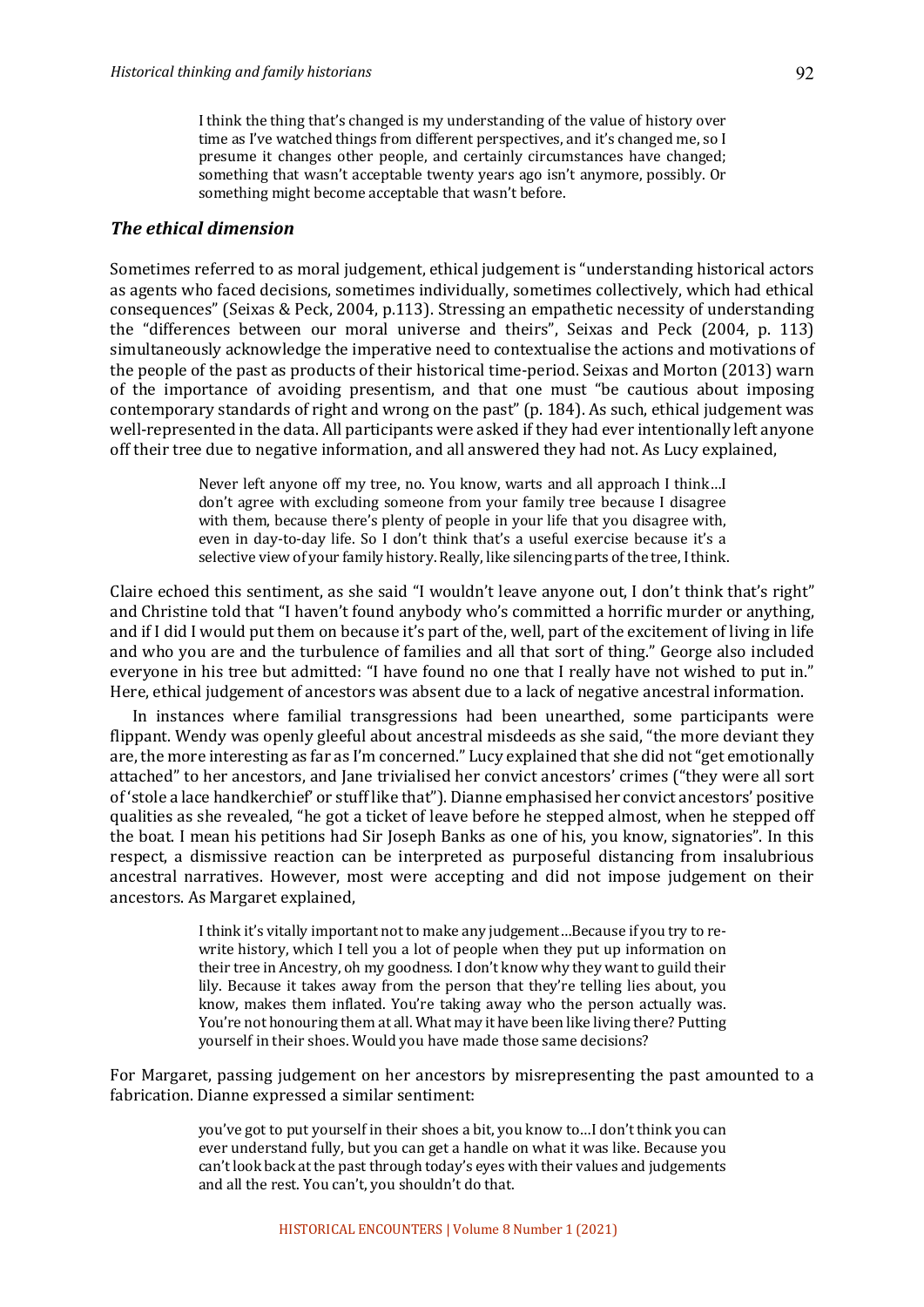# Conclusion: What does this mean for the house of history?

This paper has made a new contribution to what we know about how family historians understand the disciplinary practices of history. While previous studies of family historians have shown them to have strong substantive or first-order skills in utilising historical research methodologies, this paper has examined the neglected second-order or procedural nuances of the history discipline, primarily manifest as historical thinking. By drawing on Seixas' (2011) historical thinking concepts to navigate and analyse the data, it is clear that historical thinking is present, albeit to varying degrees, among the sample population of this study. This research does not claim generalisability to all family historians, especially given the representative sample, but replicated with a larger sample may prove interesting.

Underpinning and permeating the evidence from the data was the notion of context. Through active research and (re)construction of their familial pasts, participants were able to understand that their ancestors were products of their time-periods and acted in accordance with their societal tropes, expectations, and norms. They were also able to contextualise historical records and anecdotes. As such, *primary source evidence* was strongly represented. All participants spoke of the necessity of source verification, and the importance of using numerous sources and crossreferencing. They revealed a flexibility in their research methods, and often spoke of source profiling to provide context to the source. *Historical significance* was often illuminated through micro-narratives and deviated slightly from how it is defined in the literature. It was more intrinsic and personal as participants illuminated a connection to the past as most sought to contextualise their family history within the broader historical landscape.

*Cause and consequence*, too, was more personalised in the family history context. Participants recognised that the causes of events in the past often rippled through subsequent generations, and again, the notion of context was important. Almost all provided familial or micro-historical examples of this concept, and of interest, many claimed that their family history researched had changed their understanding of history itself, and their place within it. A strong *historical perspective* was also evident as participants' understanding of historical events, or the experiences of historical actors in the past, helped to explain the impacts of the events/experiences in the present. Again, this only occurred through a process of contextualisation. An understanding of *change and continuity* was also well-represented in the data, and some participants showed sophistication in illuminating changes and continuities surrounding historiographic discourses more broadly. The *ethical dimension* manifested as a lack of judgement or prejudice about familial transgression/s by the participants, which revealed a distinct lack of presentism.

The significance of this research has broader implications for the house of history. That more than sixty per cent of individuals in this study intend to publish their family histories across a multitude of media platforms undoubtedly alters the historiographic landscape. Family historians, through the lens of the familial, reform and re-package social history narratives and thus provide new, robust, and lively perspectives of the past. Indeed, some participants in this study actively sought to do so. As shown in numerous other studies, many family historians are clearly experts in historical research methodologies, and as this study highlights, some are equally skilled in thinking historically. Perhaps it is time to renovate the house of history to include the unique and alternative perspectives of the past produced outside the walls of the academy.

### **References**

Ashby, R. and Lee, P. (1987). Children's concepts of empathy and understanding in history. In C. Portal (Ed), *The history curriculum for teachers* (pp. 62-88). London: The Falmer Press, 62-88.

Ashton, P. A., and Hamilton, P. (2007). *History at the crossroads*. Ultimo, NSW: Halstead Press.

Barnwell, A. (2019). Convict shame to convict chic: Intergenerational memory and family histories. *Memory Studies 12*(4), 398-411. https://doi.org/10.1177/1750698017709870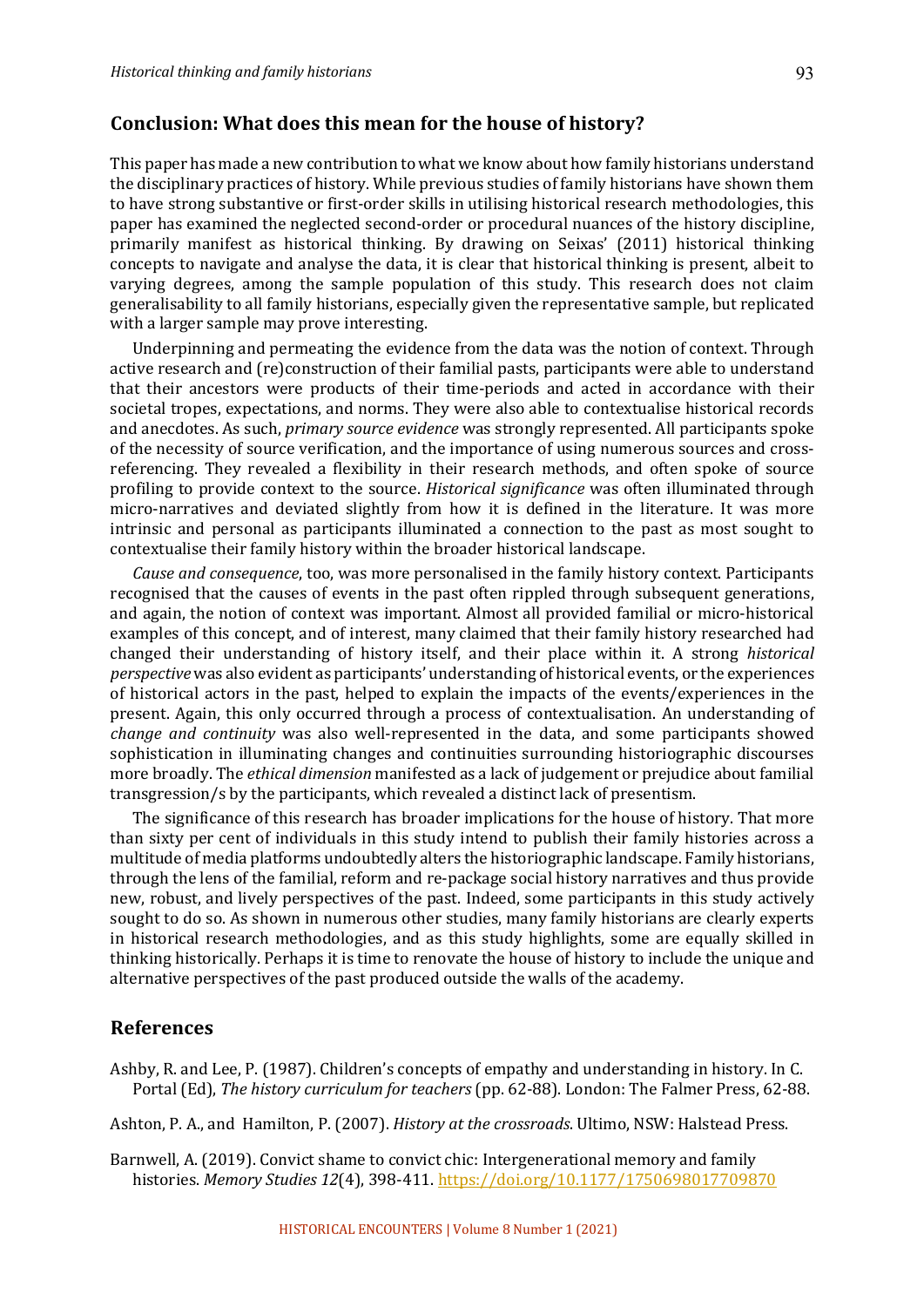- Barton, K. C. (1996). *Did the evil just run out of justice?* Historical perspective taking among *elementary students*. Paper presented at the annual meeting of the American Educational Research Association, New York.
- Barton, K. C. (2005). Primary sources in history: Breaking though the myths. *Phi Delta Kappan*, *86*(10), 745-753. https://doi.org/10.1177/003172170508601006
- Basu, P. (2007). *Highland homecomings: Genealogy and heritage tourism in the Scottish diaspora.* Oxon: Routledge.
- Cannadine, D. (Ed.). (2004). *History and the media*. Hampshire, England: Palgrave Macmillan.
- Clark, A. (2016). Private lives, public history: Navigating historical consciouness in Australia. *History Compass, 14*(1), 1-8. https://doi.org/10.1111/hic3.12296
- Creswell, J. W. (2012). *Educational research* (4<sup>th</sup> ed.). Boston, MA: Pearson.
- Creswell, J. W., & Creswell, J. D. (2018). *Research design*. Thousand Oaks, CA: SAGE Publications.
- Darby, P., & Clough, P. (2013). Investigating the information-seeking behaviour of genealogists and family historians. *Journal of Information Science*, 39(73), 73-84. https://doi.org/10.1177/0165551512469765
- de Groot, J. (2009). *Consuming history: Historians and heritage in popular culture*. Oxford: Routledge.
- de Groot, J. (2015). International Federation for Public History Plenary Address: On Genealogy. *The Public Historian, 37*(3), 102-127. https://doi.org/10.1525/tph.2015.37.3.102
- Duff, W. M. and Johnson, C. A. (2003). Where is the list with all the names? Information-seeking behaviour of genealogists. The American Archivist, 66, 79-95. https://doi.org/10.17723/aarc.66.1.l375uj047224737n
- Evans, R. J. (1997). *In defense of history*. London: Granta.
- Evans, T. and Clark, A. (2017). Family history and transnational historical consciousness. In A. Clark, A. Rees and A. Simmons (Eds), *Transnationalism, nationalism and Australian history* (pp 167-178). London: Palgrave Macmillan. https://10.1007/978-981-10-5017-6\_11
- Foster, M. (2014). Online and plugged in?: Public history and historians in the digital age. *Public History Review, 21*, 1-19. https://doi.org/10.5130/phrj.v21i0.4295
- Foster, S. (2001). Historical empathy in theory and practice: Some final thoughts. In O. L. Davis., E. A. Yeager., & S. J. Foster (Eds), *Historical empathy and perspective taking in the social* studies. Lanham, MD: Rowman and Littlefield.
- Gosselin, V. (2012). Open to interpretation: Mobilizing historical thinking in the museum. Unpublished PhD thesis, University of British Columbia, Vancouver, Canada.
- Kramer, A. M. (2011a). Kinship, affintiy and conectedness: Exploring the role of genealogy in personal lives. *Sociology, 45*(3), 379-345. https://doi.org/10.1177/0038038511399622
- Kramer, A. M. (2011b). Mediatizing memory: History, affect and identity in *Who Do You Think You Are?. European Journal of Cultural Studies, 14*(428), 428-445. https://doi.org/10.1177/1367549411404616

Lambert, R. D. (2002). Reclaiming the ancestral past: narrative, rhetoric and the convict 'stain'. *Journal of Sociology, 38*(2), 111-127. https://doi.org/10.1177/144078302128756534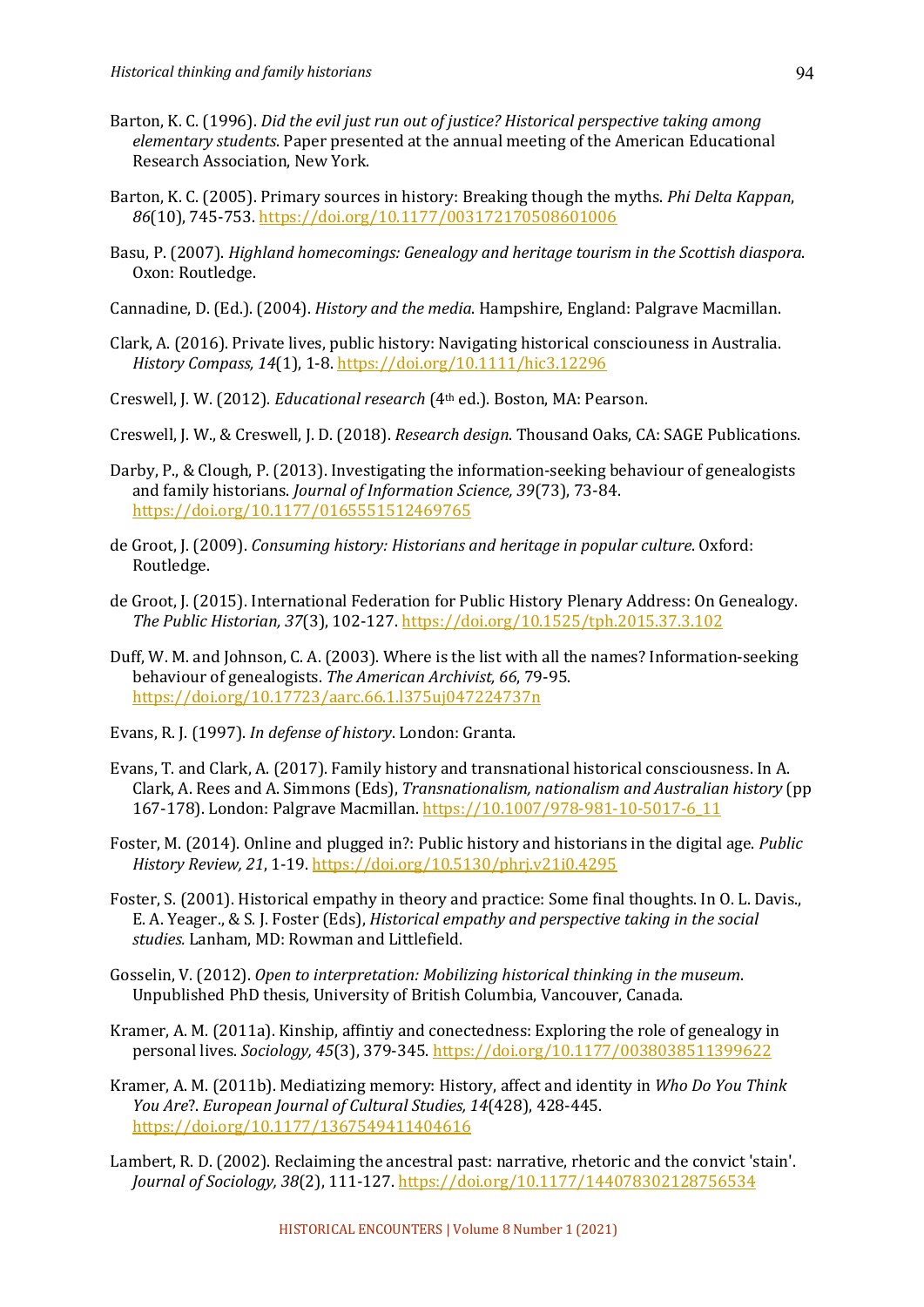- Lambert, R. D. (2006). Descriptive, narrative, and experiential pathways to symbolic ancestors. *Mortality: Promoting the interdisciplinary study of death and dying, 11*(4), 317-335. http://dx.doi.org/10.1080/13576270600945584
- Lee, P. (1983). History teaching and the philosophy of history. *History and Theory, XXII*(4), 19-49. https://doi.org/10.2307/2505214
- Lee, P. (2004). 'Walking backwards into tomorrow'. Historical consciousness and understanding history. *International Journal of Historical Learning, Teaching and Research, 4*(1).
- Lee, P. (2004). Understanding history. In Seixas P. (Ed), *Theorizing historical consciousness* (pp. 129-164). Toronto: University of Toronto Press.

Lee, P. (2005). Historical literacy: Theory and research. *International Journal of Historical* Learning, Teaching and Research, 5(1), 29-40.

- Lee, P., & Ashby, R. (2000). Progression in historical understanding ages 7-14. In P. N. Stearns, P. Seixas & S. S. Wineburg (Eds), *Knowing, teaching, and learning history: National and* international perspectives (pp. 199-222). New York, NY: New York University Press.
- Lee, P., & Ashby, R. (2001). Empathy, perspective taking, and rational understanding. In O.L. Davis, E. A Yeager, and S. J. Foster (Eds), *Historical empathy and perspective taking in the* social studies (pp. 21-50). Lanham, MD: Rowman & Littlefield.
- Lee, P., & Shemilt, D. (2003). A scaffold, not a cage: Progression and progression models in history. *Teaching History, 113, 13-23.* https://www.jstor.org/stable/43259908
- Levesque, S. (2005). In search of a purpose for school history. *Journal of Currriculum Studies*, 37(3), 349-358. https://doi.org/10.1080/0022027032000256198
- Levesque, S. (2008). Thinking historically. Toronto: University of Toronto.
- Magnússon, S. G., & Szijártó, I. M. (2013). *What is Microhistory? Theory and practice*. Oxon: Routledge.
- Magnússon, S. G. (2017). Far-reaching microhistory: the use of microhistorical perspective in a globalized world. *Rethinking History, 21*(3), 312-341. https://doi.org/10.1080/13642529.2016.1252540
- Marselis, R. (2008). Descendants of slaves: The articulation of mixed racial ancestry in a Danish television documentary series. *European Journal of Cultural Studies, 11*(4), 447-469. https://doi.org/10.1177/1367549408094982
- Nash, C. (2002). Genealogical identities. *Environment and planning D: Society and Space, 20*, 27-52. https://doi.org/10.1068/d314
- Paul, J. (2018). What is microhistory? *Social Evolution & History, 17*(2), 64-82. https://doi.org//10.30884/seh/2018.02.04
- Phillips, M. S. (2004). History, memory, and historical distance. In P. Seixas (Ed), Theorizing historical consciousness (pp. 86-102). Toronto: University of Toronto Press.
- Seixas, P. (2006). What is historical consciousness?. In R. W. Sandwell (Ed), To the past: History education, public memory, & citizenship in Canada (pp. 11-22). Toronto: Toronto University Press.